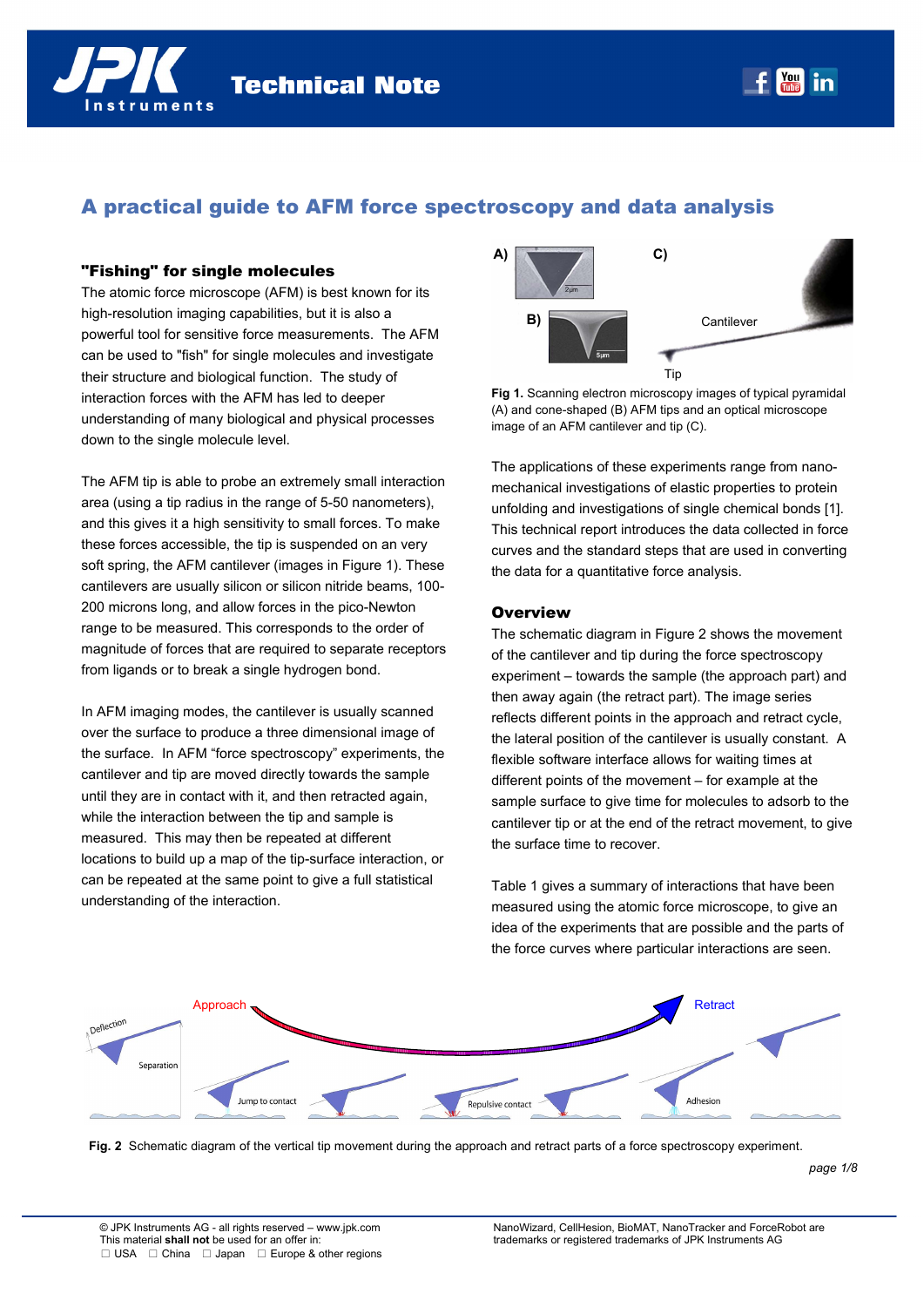

| <b>Approach</b>                         |                                                                                       |
|-----------------------------------------|---------------------------------------------------------------------------------------|
| <b>Tip far away</b>                     | No interaction                                                                        |
| (10 - 100 microns)                      |                                                                                       |
| <b>Tip approaching</b>                  | Electrostatic forces<br>$\bullet$                                                     |
| (few microns)                           | Long-range interactions from adsorbed molecules, e.g. polymer brush                   |
| <b>Tip close to surface</b>             | Van der Waals<br>$\bullet$                                                            |
|                                         | Capillary forces (in air)<br>٠                                                        |
| (nanometers to atomic                   | DLVO/screened electrostatics (in aqueous solutions)<br>$\bullet$                      |
| distances)                              | Chemical potential<br>$\bullet$                                                       |
|                                         | Magnetic<br>$\bullet$                                                                 |
|                                         | Solvation forces (water layering)                                                     |
| <b>Contact</b>                          |                                                                                       |
| <b>Tip indenting sample</b>             | Stiffness (Young's modulus, elastic response)<br>$\bullet$                            |
|                                         | Viscoelastic response (variable rates or indentation depth)<br>$\bullet$              |
|                                         | Measurement of active forces (e.g. generated by cells)<br>$\bullet$<br>Cell           |
|                                         |                                                                                       |
| <b>Retract</b>                          |                                                                                       |
| <b>Tip lifting off surface</b>          | Adhesion:                                                                             |
| (few atomic distances to<br>nanometers) | Non-specific (including chemical affinity, surface coatings)<br>$\bullet$             |
|                                         | Ligand-receptor (e.g. antibody-antigen)<br>$\bullet$<br>Receptor-                     |
|                                         | DNA hybridisation (e.g. matched or mismatched pairs)<br>$\bullet$<br>ligand           |
|                                         | Cell surface interactions                                                             |
| <b>Tip further away</b>                 | Stretched molecules between tip and surface:                                          |
| (nanometers to                          | Protein unfolding, pulling out of membranes                                           |
| hundreds of                             | Entropic elasticity                                                                   |
| nanometers)                             | DNA stiffness, structural transitions and "melting"                                   |
|                                         | Other conformational changes in stretched molecules,<br>DNA or                        |
|                                         | e.g. chair-to-boat transition in sugar rings<br>polymer                               |
|                                         | Other stretched attachments e.g. membrane tethers formed on cells                     |
| <b>Tip far from surface</b>             | Connections broken between the tip and surface, no further interaction.               |
| $(1-5$ microns)                         | Adhesion strength can be measured between attached molecules and the surface when the |
|                                         | attachments break.                                                                    |

**Table 1.** Overview of some of the interactions measured at different points during a force spectroscopy cycle.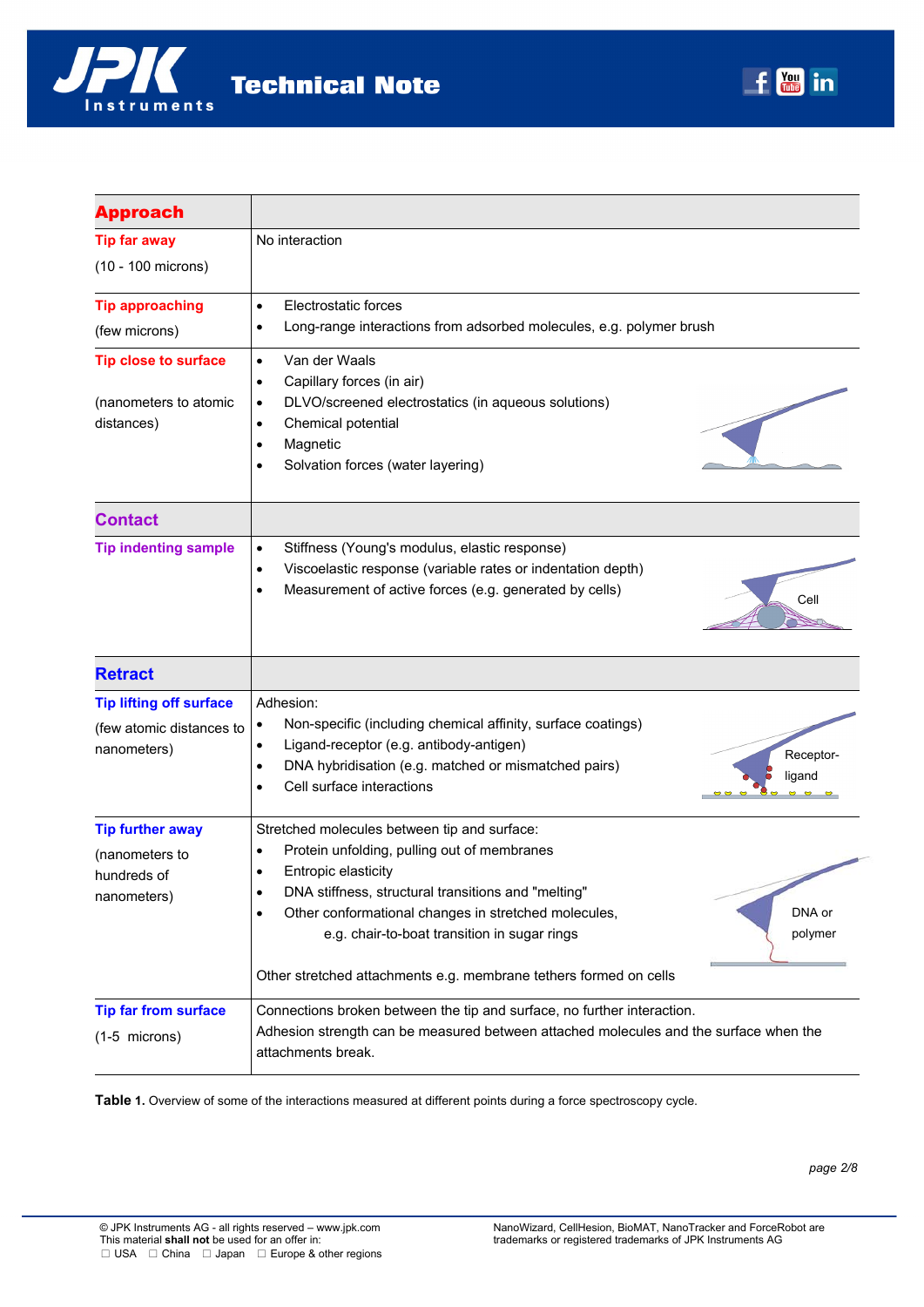

The forces experienced by the cantilever as it approaches from several microns above the surface can give information about long-range interactions, such as electrostatic effects. As the cantilever comes close to the surface (nanometers or atomic distances), shorter-range forces, such as Van der Waals or capillary forces can be measured. When the sum of these forces is attractive, the tip may jump into contact with the surface, an effect referred to as "snap-in".

Once the cantilever has made contact with the surface, it may be pushed into the surface with some force, in which case the viscoelastic properties of the sample can be investigated, to give the Young's modulus, or stiffness for different strain rates or maximum applied forces. When the cantilever is pulled away from the surface, adhesion forces can be measured, and single molecules attached between the tip and surface can be stretched.

## Understanding simple force curves

The data from an experiment is often displayed as a simple x-y plot. The height positions for the approach or retract of the cantilever are usually chosen as the x-axis, and the cantilever property that is being measured is the y-axis. This is usually the deflection of the cantilever, which can give a direct measure of the interaction force. Sometimes other signals are used – for example current or fluorescence, and particularly in dynamic AFM spectroscopy modes the amplitude or phase of the cantilever oscillation. These "force-distance" plots are often referred to as force curves. Unfortunately, there are many different conventions for how the data is displayed, so data from different sources may look quite different.

The most direct way to plot the data shows the movement of the piezo during the force curve (as a distance) against the deflection of the cantilever. The deflection is measured by an optical beam deflection setup which delivers an electrical signal (in Volts, as the signal from the photodiode) that is proportional to the cantilever deflection. The example shown in Figure 3 reflects a typical interaction for an uncoated cantilever in air approaching a hard, incompressible hydrophilic surface such as glass or

mica. Approach (red) and retract (blue) curves are both plotted on the same axes.

As the cantilever approaches the surface, initially the forces are too small to give a measurable deflection of the cantilever, and the cantilever remains in its undisturbed position. At some tip-sample distance, the attractive forces (usually Van der Waals, and capillary forces in air) overcome the cantilever spring constant and the tip jumps into contact with the surface. Once the tip is in contact with the sample, it remains on the surface as the separation between the base of the cantilever and the sample decreases further, causing a deflection of the cantilever and an increase in the repulsive contact force.



**Fig. 3** Plot of approach (red) and retract (blue) curves for a contact mode cantilever and clean mica in air.

As the cantilever is retracted from the surface, often the tip remains in contact with the surface due to some adhesion and the cantilever is deflected downwards. For measurements in air, such as the one shown in Figure 3, there is usually adhesion from capillary forces between the tip and sample.

Hydrophilic surfaces are covered with a thin (few nanometers) water layer in ambient conditions, and often the tip and sample are both hydrophilic. In this case, the water layers can join when the tip and sample are close together, forming a capillary neck between them. When the cantilever is retracted from the sample this combined water layer causes a strong adhesion. At some tip-sample distance, the force from the cantilever will be enough to

*page 3/8*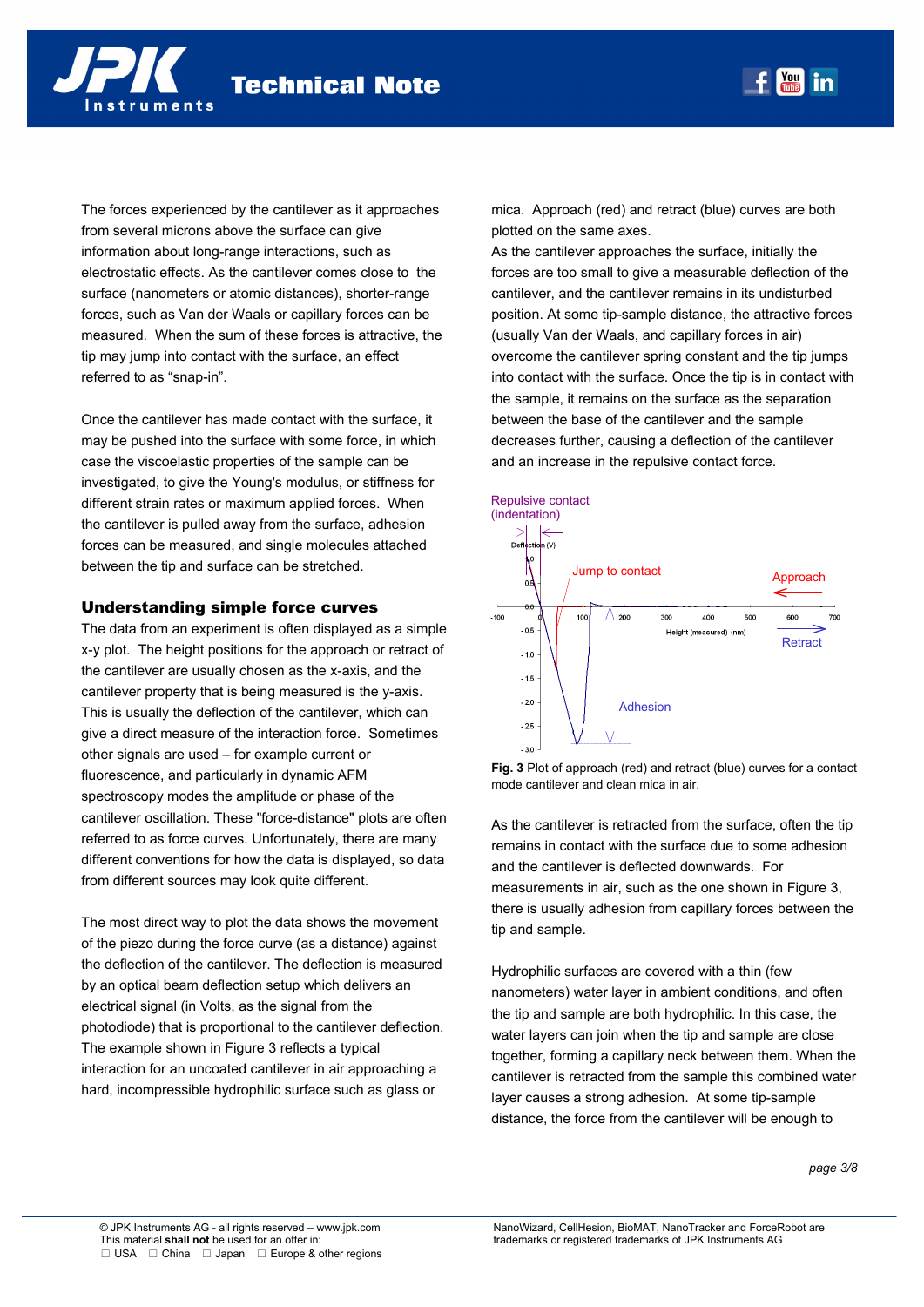

overcome the adhesion, and the tip will break free. Often the adhesion between the tip and the sample in water is actually reduced, since there is no longer this special water surface layer interaction, as can be seen from the reduced adhesion in the curves in Figure 4.

## Calibration of the cantilever deflection

The deflection of the cantilever spring is directly proportional to the tip-sample interaction force, but there are two measurements required to convert the photodetector signal into a quantitative value of force. The first stage is to calibrate the distance that the cantilever actually deflects for a certain measured change in photodetector voltage. This value depends on type of cantilever, but also on the optical path of the AFM detection laser, and will be slightly different each time the cantilever is mounted in the instrument. Once the deflection of the cantilever is known as a distance, x, the spring constant, k, is needed to convert this value into a force F, using the well-known Hooke's law:

$$
F = kx
$$

A force curve between a plain cantilever tip and a bare hard substrate is used to determine the sensitivity of the experimental setup. This is a measurement of the deflection of the tip in nanometers for a given movement of the detection laser on the photodetector. The repulsive contact region, where the deflection rises steeply upwards, is linear for a hard surface and tip. Therefore the software can easily determine the factor for converting Volts into nanometers. This measurement can then be used for calibrating the applied forces when the samples of interest are investigated. The sensitivity can then also be used to set the oscillation amplitude in intermittent contact mode as actual nanometers of oscillation.

Since the hard repulsive interaction regime is used for the sensitivity measurement, it should usually be performed at the end of an experiment, to avoid damaging the tip. Figure 4 shows part of a force curve from a plain contact mode cantilever on mica under aqueous buffer solution (PBS). The data here is the "raw" information, as cantilever deflection in displayed in Volts. The gradient of the

repulsive contact region is marked on the figure, and the calculation in this case gave a sensitivity of 22 nm/V. This value can then be used to convert the deflection data along the whole curve into nanometers.



**Fig. 4** Plot of approach (red) and retract (blue) curves in water. The gradient chosen for sensitivity measurements and the baseline offset for the deflection are both marked on this plot.

When the cantilever is far from the surface, the interaction forces are virtually zero (the flat part of the curve on the right hand side in Figure 4). This offset (which may be due to the initial settings of the equipment, or to thermal drift) should be subtracted from all the deflection data in order to calculate the true interaction force. The baseline value is also marked in Figure 4. Note that the very flat baseline is due to the suppression of optical interference effects by the state-of-the-art detection system employed in the NanoWizard® AFM.

For older systems or homebuilt equipment it is important to take account of the piezo hysteresis in these measurements, in order to get an accurate value for the sensitivity. When a piezo moves over a relatively large range, nonlinearity and hysteresis are problems that can lead to false data for the cantilever position. These problems can be overcome by using a separate system to simultaneously measure the z-piezo position during the movement, such as the precision sensors used in the JPK NanoWizard® AFM. This measured z value is independent of the piezo nonlinearity and hysteresis.

*page 4/8*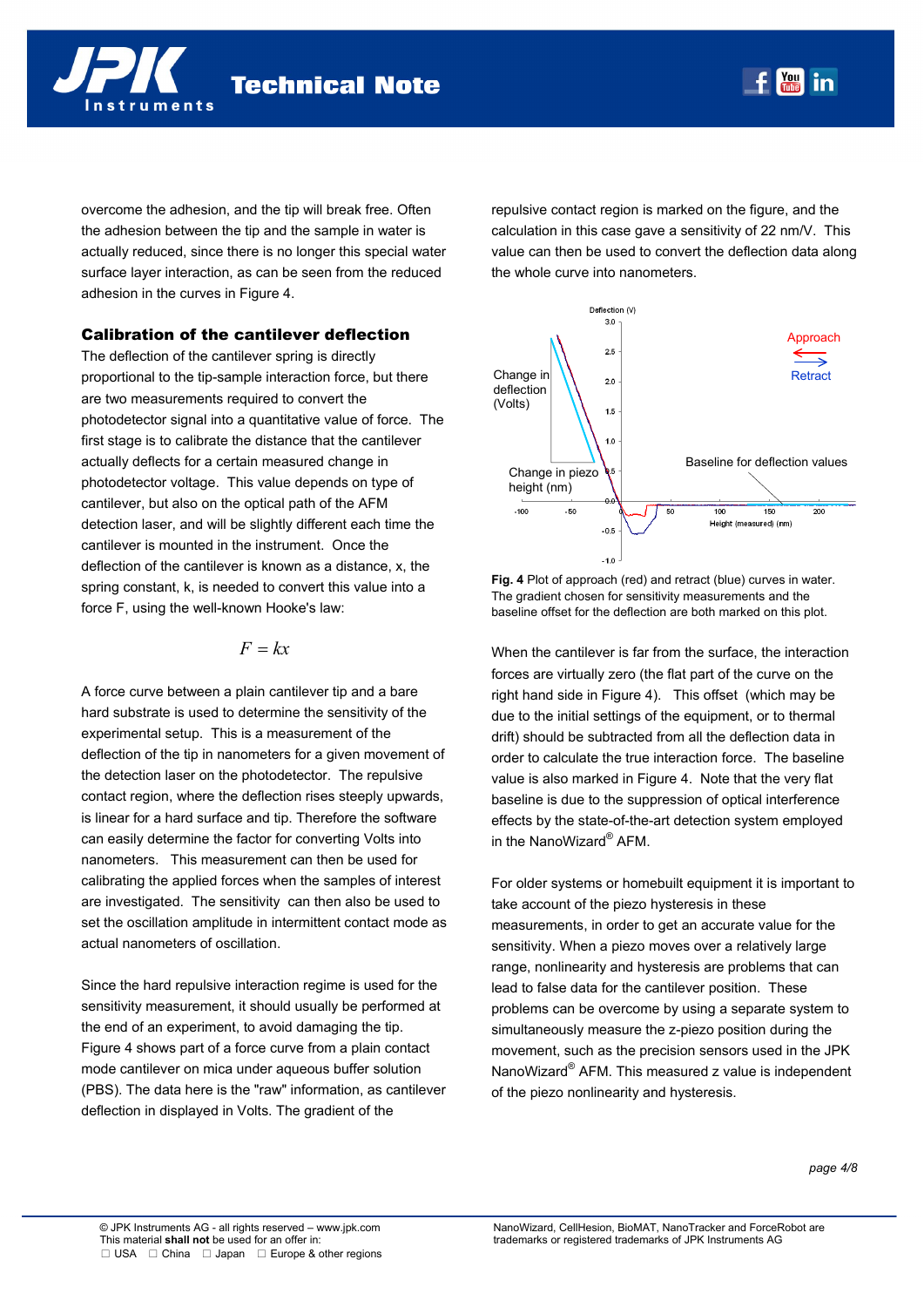The benefits of piezo linearization can be seen in Figure 5, where the same force measurement is shown with linearized (A) and unlinearized (B) height scales. In the upper image (A), where the sensor height values are used, the approach and retract curves exactly overlay, as they should for a hard clean sample surface. The natural piezo hysteresis can be seen in the curves in the lower panel (B).

truments



**Fig. 5** Comparison of results obtained with piezo linearization (A) and without piezo linearization (B). Plots of approach (red) and retract (blue) curves using a contact mode cantilever and clean mica in water.

The curves in Figure 5 show the converted data from the experiment in Figure 4. The baseline has been shifted to take account of the deflection offset far from the surface, and the sensitivity value has been used to convert the deflection into nanometers. The deflection values in Figure 5A are now ready to be converted to units of force.

## Cantilever spring constant calibration

For quantitative force measurement, the spring constant of the cantilever must be calibrated, so that the nanometers

deflection of the cantilever can be converted into actual force values. There are various different ways of calibrating spring constants of cantilevers, depending on the equipment that is available, and only the three most common methods are described here. Each method is subject to some limitations, and if the force measurement is particularly important, the spring constant should be calibrated using more than one method to verify the results.

 $\frac{You}{The}$  in

#### Calculation from the cantilever geometry

When cantilevers are purchased, they are usually supplied with a data sheet, which includes the spring constant. The values are generally given as a range, and may have been calculated from the average cantilever geometry, rather than having been experimentally measured for each cantilever. It is possible to calculate the spring constant, if the exact shape of the cantilever, and the Young's modulus of the material is known.

A problem with this method is that the spring constant depends on the thickness of the cantilever cubed. This value is also the smallest dimension of the cantilever. Therefore the spring constant is extremely sensitive to slight differences in cantilever thickness between batches of cantilevers. The quoted spring constant values from manufacturers are useful for choosing a cantilever for a particular application, but are usually not reliable for quantitative force measurements.

#### Measurement using a reference cantilever

When a reference cantilever with a known spring constant is available, other cantilever spring constants can be calculated by comparing the deflection of the two cantilevers when they are pushed together [2]. The unknown cantilever can be mounted as normal in the AFM, and the reference cantilever is used as the "sample". The cantilevers are approached to each other so that they just overlap at the end, and a force curve is performed.

The slope of the repulsive contact part of a force-distance curve on a hard surface and on the reference cantilever must be compared. The deflection of the unknown cantilever compared with the reference cantilever gives a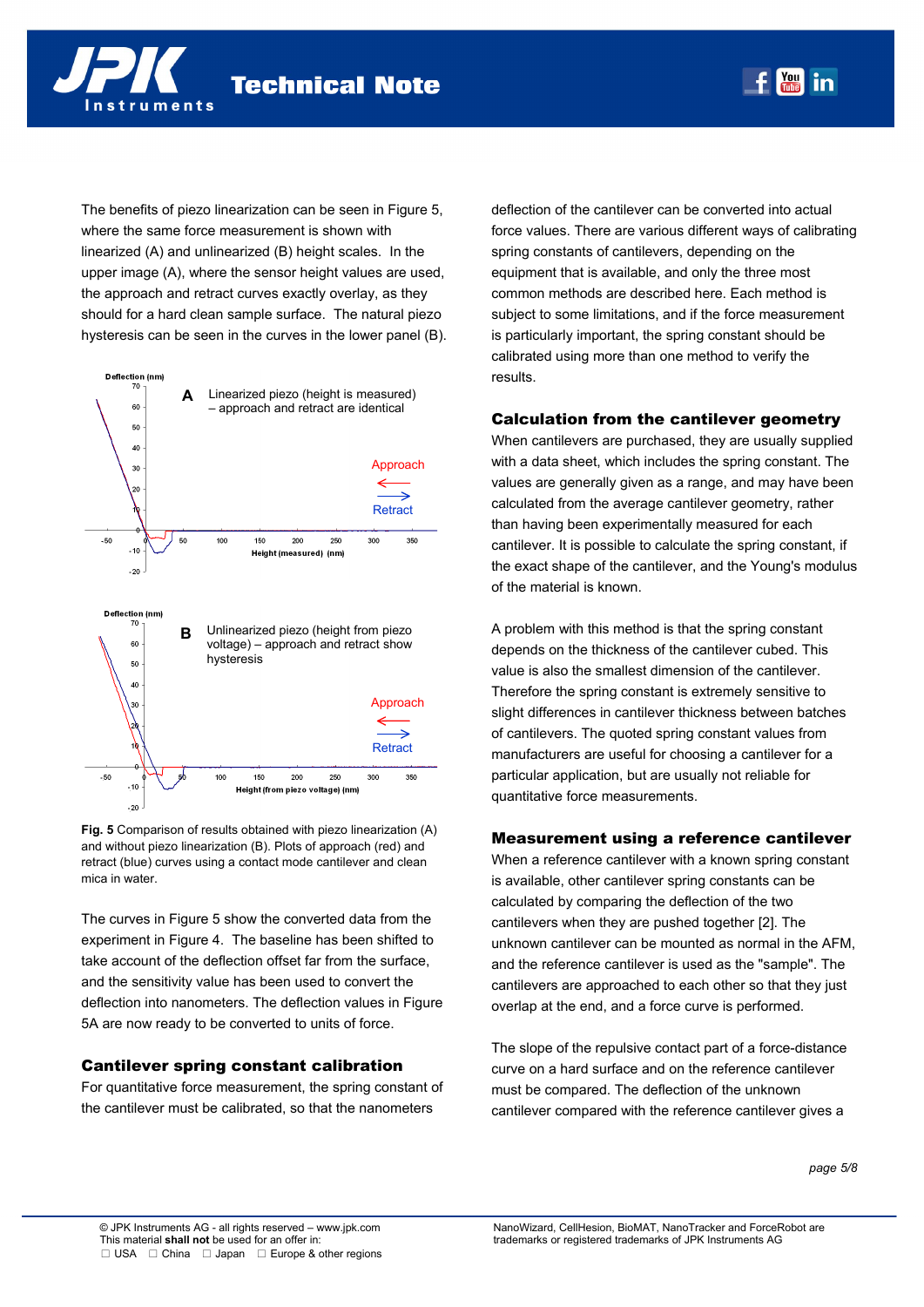nstruments

**Technical Note** 

conversion for the spring constant. This calculation is most accurate if the two cantilevers have similar values. The method is relatively straightforward if the AFM is equipped with a good optical imaging system, so that the cantilevers can be well aligned, but properly calibrated reference cantilevers are expensive.

# Measurement using the thermal noise method

Fluctuations in the environment (in air or fluid) constantly provide small force impulses, as can be seen for example in the diffusion of small particles (Brownian motion). Soft cantilevers are susceptible to thermal fluctuations, and the AFM can be used to measure and analyse the movements. The thermal noise spectrum is a plot of the cantilever fluctuations as a function of frequency; on average the greatest amplitude will be seen around the cantilever resonance frequency. An example is shown in Figure 6. Longer integration times of the cantilever motion give better signal to noise in the spectrum.



**Fig. 6** Thermal noise measurement using the JPK software of a contact mode cantilever in air, showing the measured cantilever resonance peak (blue) and the Lorentz fit (red). The fit in this case gave a spring constant of 0.147N/m.

The amplitude of the fluctuations for a given temperature depends only on the spring constant of the cantilever [3]. The thermal resonance curve can therefore be fitted to a Lorentz function, which allows calculation of the spring constant. This method has the advantage that it can be done in-situ with software analysis. Thermal noise

measurement and automatic spring constant calculation is offered as standard in the JPK SPM software, so this can be performed without any extra equipment.

#### Force conversion and resolution

When the deflection of the cantilever is known in units of length, as in Figure 5A, then it is straightforward to convert to force units. The deflection (in meters) is multiplied by the spring constant of the cantilever (in N/m) to give a force in Newtons. For molecular interactions, forces are usually seen in the range of picoNewtons (1 pN =  $10^{-12}$  N) to nanoNewtons (1nN =  $10^{-9}$  N).

So far, all the conversion has been in the y-axis, or deflection/force values. There is also one conversion needed for the height, or x-axis values, however. The change in piezo height has been used for the distance between the tip and the sample, but in fact this must be corrected for the deflection of the cantilever. If the cantilever deflects towards the sample, for example, then the separation between the tip and the surface will be less than expected from the piezo position alone. Since the cantilever deflection and position are available in the same units, this can be easily corrected by subtracting the cantilever deflection from the piezo height.





This conversion leads to the gradient of the steep upwards part of the curve becoming vertical. Once the tip is in contact with the surface, the tip-sample separation remains at zero while the force is increased by the cantilever pushing towards the surface. An example of the final

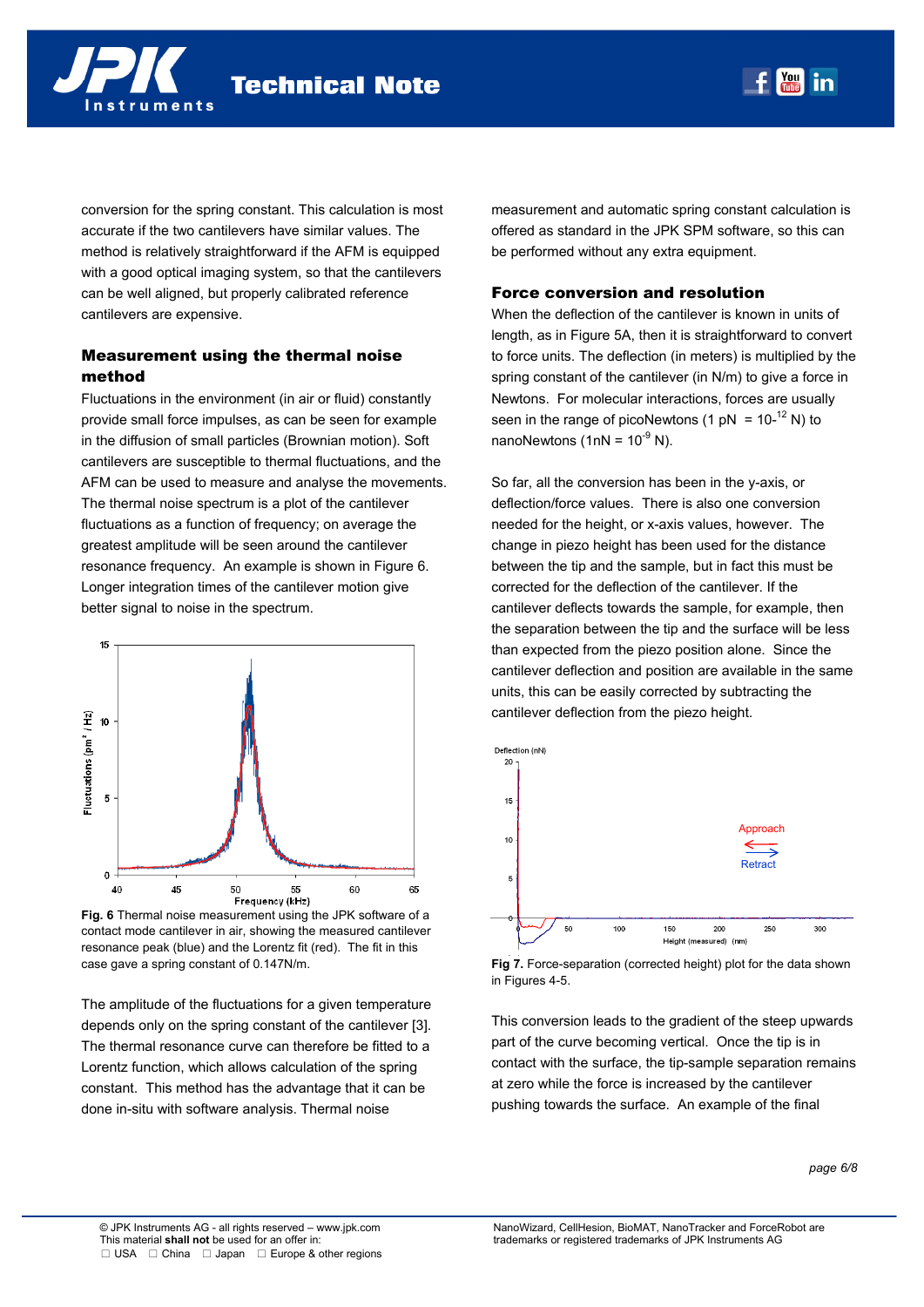converted curve is shown in Figure 7. Here the x-axis is plotted as the actual tip-sample separation, rather than the piezo movement and the deflection values are now displayed in units of force. The data here would now be ready for analysis.

One important consideration for force measurements is the smallest detectable force. This is affected by many different factors, and the properties of the cantilever itself play an important role in determining the force resolution. In the AFM instrument, the deflection of the cantilever is measured by the optical detection system and there will be a limit on the smallest detectable deflection. For softer cantilevers, this limit on the detectable deflection corresponds to a lower force value. Therefore it might seem that the force resolution should always be improved by using a softer cantilever.

When the forces and distances involved correspond to the thermal energy, however, the thermal fluctuations of the cantilever become significant. The scale for thermal energy at room temperature can be calculated by using the Boltzmann constant, so for example at  $25^{\circ}$ C, k<sub>B</sub>T = 4.1 x  $10^{-20}$  J. The units of energy correspond to units of force times units of distance, so 1 Joule = 1m x 1N. It can be helpful to express the thermal energy in units that are more appropriate to single molecules, for example as  $k_B T = 41$ pN nm. The spring constants for the cantilevers can also be expressed in more helpful size ranges; for example, a soft cantilever for force spectroscopy with a spring constant value of 0.01 N/m is equivalent to 10 pN/nm. A force of 10pN would therefore cause a deflection of 1 nm for this cantilever.

Softer cantilevers have larger thermal fluctuations, and the soft cantilevers used for many single-molecule force spectroscopy experiments have significant thermal fluctuations. In this case, the force resolution is usually limited by the thermal noise of the cantilever. The effective limit on the force resolution for a particular experiment can be seen from the noise on the deflection baseline.

An example curve for a soft cantilever (10 pN/nm spring constant) is shown in Figure 8, for parameters closer to the normal force spectroscopy experiments. Here, for example, the maximum applied force is much lower than in the measurements for sensitivity calibration in Figures 4-7. To show the force resolution, a part of the baseline in Figure 8 is shown with a magnified height scale in the inset curve.



**Fig 8.** Force-separation plot for a 10pN/nm cantilever in buffer. A part of the baseline is displayed in a magnified view in the inset curve, to show the resolution limit of the force data due to thermal fluctuations.

## Advanced force measurement applications

Over a soft, compressible sample in liquid, such as a gel or a living cell, the overall shape of the force curves is often quite different from the hard-surface examples shown here. The curves are more likely to show a gradual increase in force, without the sharp onset of the interactions seen in air. The gradient of the repulsive contact region may not be constant, as the sample stiffness (change in indentation depth for a given change in force) may change as the structure is compressed. For thin samples on a hard surface, the linear repulsive contact regime may be seen at large deflections, as the tip may indent the sample enough to feel the supporting surface below.

The tip-sample contact area will change as the tip indents a soft surface, so sometimes a larger object with a wellknown shape is attached to the tip. This may be a micronsized sphere or bead, such as the fluorescent microspheres used as calibration standards. This gives a more defined and reproducible contact area for a given indentation depth. This can be useful for indentation

*page 7/8*